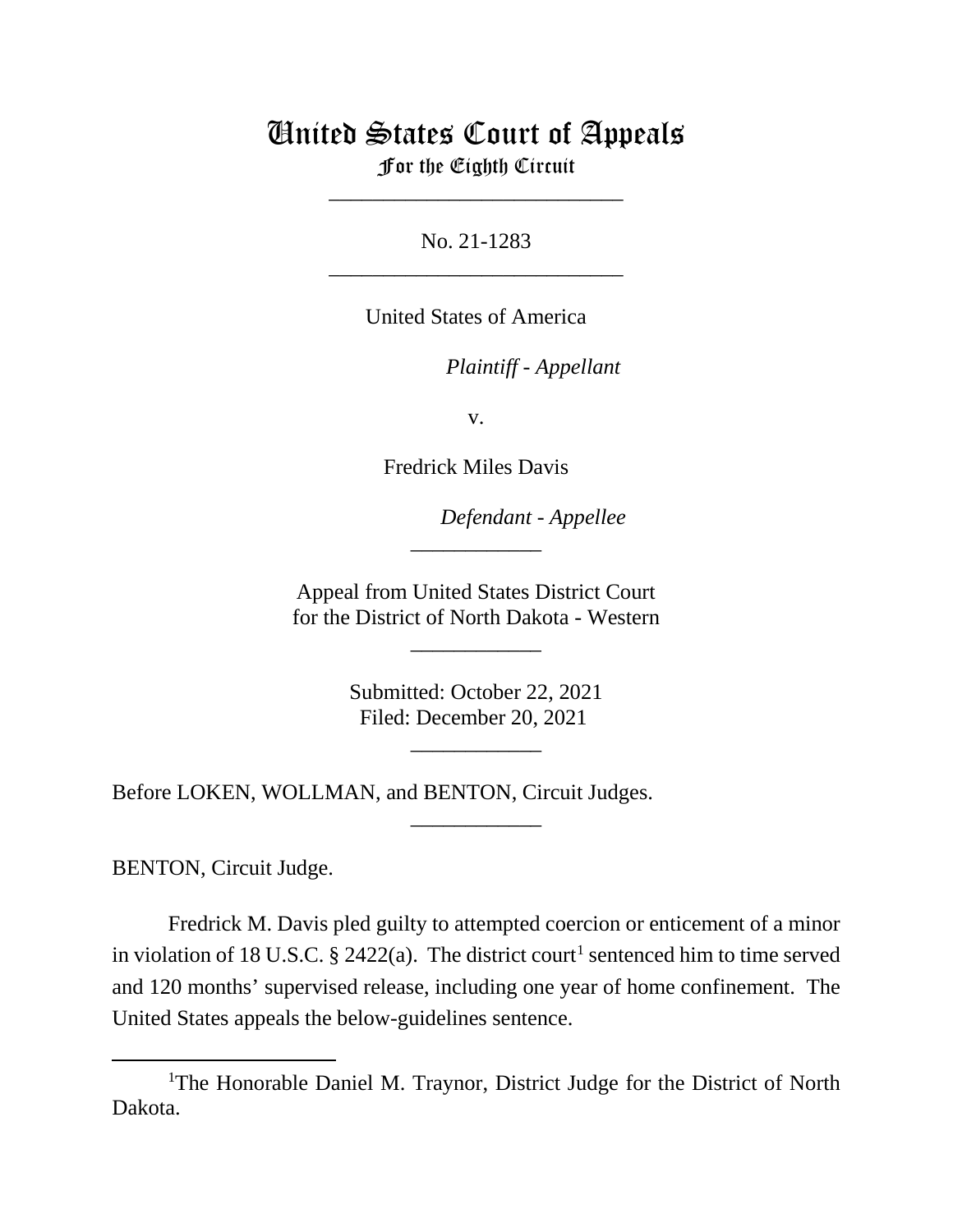Having jurisdiction under 28 U.S.C. § 1291, this court affirms.

I.

In 2019 Davis contacted "Addyson" and "Sara" online. They identified themselves as 14-year-old girls, but were actually personas of undercover law enforcement. Davis asked them to meet with him in a hotel in Dickinson, North Dakota. He sent them sexually explicit messages and a graphic picture, and asked them to send him explicit pictures.

Davis was arrested at the North Dakota hotel where he intended to meet the girls. Under a pretrial agreement, Davis pled guilty to one charge—attempted coercion or enticement of a minor. His advisory guideline range was 46-57 months. As required by the pretrial agreement, the parties jointly recommended a 60-month sentence and five years of supervised release. The district court sentenced Davis to time served (two months) and 120 months of supervised release, including one year of home confinement, participation in sex offender treatment, and registration as a sex offender.

The government acknowledges there was no procedural error in this case. This court "consider[s] the substantive reasonableness of the sentence imposed under an abuse-of-discretion standard." *Gall v. United States*, 552 U.S. 38, 51 (2007). "[I]t will be the unusual case when we reverse a district court sentence whether within, above, or below the applicable Guidelines range—as substantively unreasonable." *United States v. Feemster*, 572 F.3d 455, 464 (8th Cir. 2009) (en banc). If a sentence is outside the guidelines range, as it is here, this court "may consider the extent of the deviation, but must give due deference to the district court's decision that the § 3553(a) factors, on a whole, justify the extent of the variance." *Gall*, 552 U.S. at 51.

"A district court abuses its discretion and imposes a substantively unreasonable sentence when it '(1) fails to consider a relevant factor that should have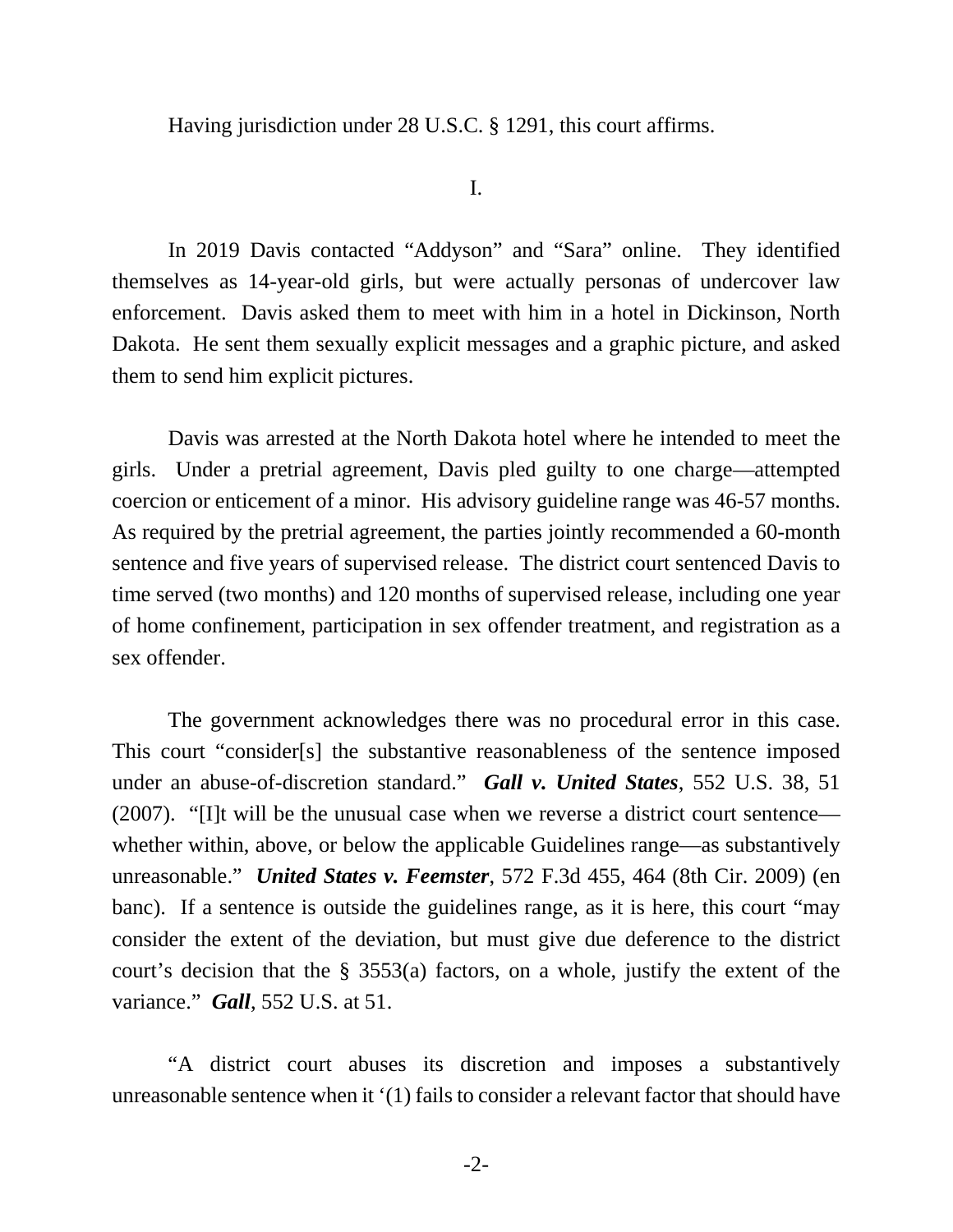received significant weight; (2) gives significant weight to an improper or irrelevant factor; or (3) considers only the appropriate factors but in weighing those factors commits a clear error of judgment.'" *United States v. Red Cloud*, 966 F.3d 886, 888 (8th Cir. 2020), *quoting Feemster*, 572 F.3d at 461.

This court can review the district court's statement of reasons to ensure it considered the parties' arguments and had a reasoned basis for its sentence. *Rita v. United States*, 551 U.S. 338, 356 (2007); *United States v. Morris*, 918 F.3d 595, 597-98 (8th Cir. 2019).

In its statement of reasons, the district court described why it varied below the guidelines:

> Upon its own motion, the Court finds that a downward variance or non-Guideline sentence is appropriate in this case. The Defendant, who is 55 years old, has a criminal history category of I, based upon zero (0) criminal history points. He honorably served, with commendations, in the United States Marine Corps for twenty years. Since January 2020, the Defendant has been on pretrial supervised release without incident and has been successfully employed on a full-time basis. He has expressed deep remorse for the offense conduct in this case.

The government objected to the sentence for failing to afford adequate deterrent effect (the district court noted the objection). But a district court has "wide latitude" to weigh factors, and it "may give some factors less weight than a [party] prefers or more weight to other factors, but that alone does not justify reversal." *United States v. Brown*, 992 F.3d 665, 673–74 (8th Cir. 2021). In its written statement of reasons, the district court did acknowledge the need to afford adequate deterrence to criminal conduct. It chose to give other factors more weight than the deterrence factor, which is not a clear error of judgment.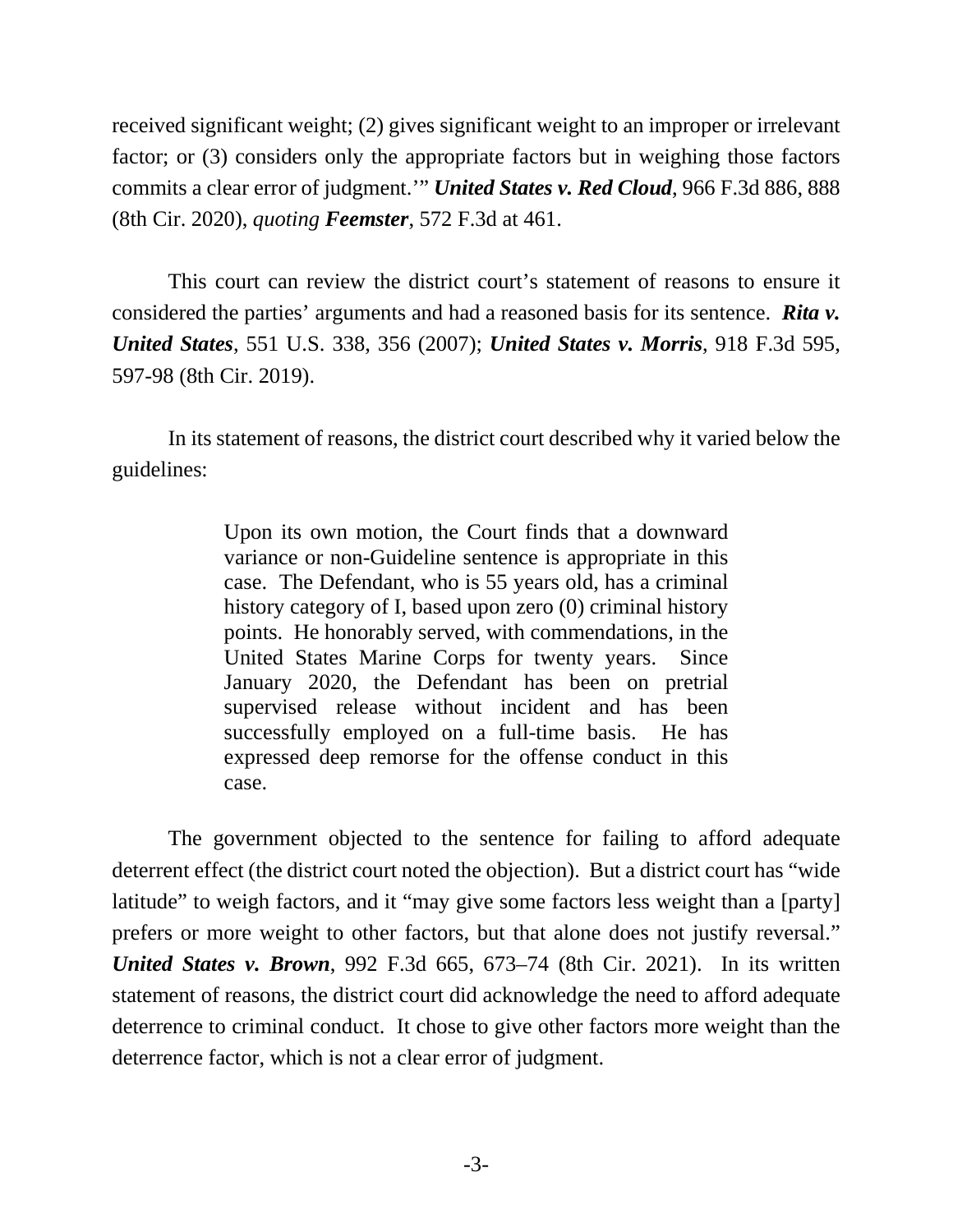The government also argues that the district court erred in weighing the Post Conviction Risk Assessment. The record shows the district court considered the PCRA in conjunction with other factors. In fact, at sentencing, the court asked the prosecutor: "do you agree with the assessment in the PSR that the risk level is very low for this offender to reoffend?" He replied, "I do agree, yes, Your Honor." It is within the district court's discretion to weigh such factors.

The government contends Davis's commendable 20-year military career and his exemplary behavior on pretrial release are not "sufficiently compelling" to justify his below-guidelines sentence. *See Gall*, 552 U.S. at 50. But, this court "*may not* require '"extraordinary" circumstances to justify a sentence outside the Guidelines.'" *Feemster*, 572 F.3d at 462, *quoting Gall*, 552 U.S. at 47. The district court's rationale for granting the variance does not need to be extraordinary, only substantively reasonable.

**18 U.S.C. § 3553(a)(1)** instructs the sentencer to consider a defendant's history and characteristics. In his meritorious military career—half his adult life he earned numerous awards and commendations, including the Combat Action Ribbon and recognitions for service in Iraq and Somalia. *Cf.* **U.S.S.G. § 5H1.11** ("Military service may be relevant in determining whether a departure is warranted, if the military service, individually or in combination with other offender characteristics, is present to an unusual degree and distinguishes the case from the typical cases covered by the guidelines."). He also did more than simply staying out of trouble while on pretrial release: he acknowledged his conduct, expressed remorse, sought ongoing treatment for his service-related PTSD, and got and maintained a job.

The government asserts that the district court erred in essentially doublecounting Davis's lack of criminal history and other characteristics already factored into his guidelines range. This court has rejected this assertion many times. The district court may consider factors already weighed in the calculation of the guidelines range. *United States v. Chase*, 560 F.3d 828, 831 (8th Cir. 2009). Factors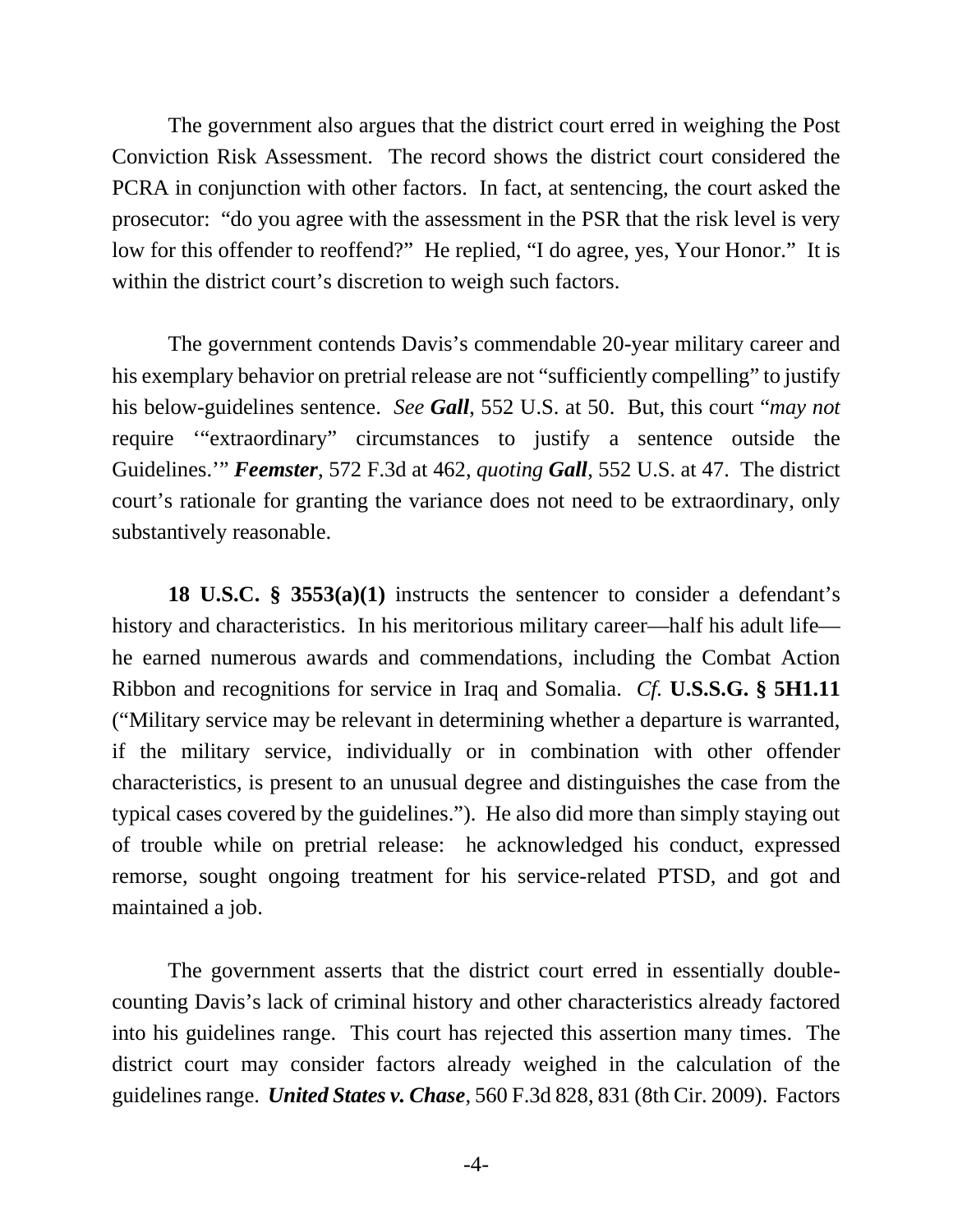that contribute to a low criminal history score or offense level may also weigh into a downward variance—just as aggravating factors already accounted for in a guidelines range may weigh into an upward variance. *See, e.g.*, *United States v. Stoner*, 795 F.3d 883, 885 (8th Cir. 2015), *citing United States v. David*, 682 F.3d 1074, 1077 (8th Cir. 2012).

The government argues that this court has affirmed higher sentences than Davis's for similar conduct. That "a different sentence was appropriate is insufficient to justify reversal of the district court." *Gall*, 552 U.S. at 51. Each party lists sentences of first-time sexual offenders in North Dakota that appear to support their position. But a district court "must make an individualized assessment based on the facts presented." *Gall*, 552 U.S. at 39.

The ten years of supervised release, one year of home confinement, and other restrictions here are a substantial punishment. "[T]he Guidelines are only one of the factors to consider when imposing a sentence, and  $\S$  3553(a)(3) directs the judge to consider sentences other than imprisonment." *Gall*, 552 U.S. at 59. "[C]ustodial sentences are qualitatively more severe than probationary sentences of equivalent terms," but "[o]ffenders on probation are nonetheless subject to several standard conditions that substantially restrict their liberty." *Id.* at 48*.* In *Gall* itself, the Court reversed for not giving due deference to the district court's "reasoned and reasonable decision that the § 3553(a) factors, on the whole, justified the sentence" of probation. *Id.* at 59-60. *See also United States v. McFarlin*, 535 F.3d 808, 810, 812 (8th Cir. 2008).

Finally, the government argues that this case is similar to two others this court has reversed. *See United States v. Kane*, 639 F.3d 1121 (8th Cir. 2011); *United States v. Dautovic*, 763 F.3d 927 (8th Cir. 2014). The facts in these cases are not similar to Davis's, involving significantly worse abuse of actual victims, and denial of responsibility, even perjury. Here, in contrast, the district court did not overlook any relevant factors. Davis's sentence, compared against those reversed by this